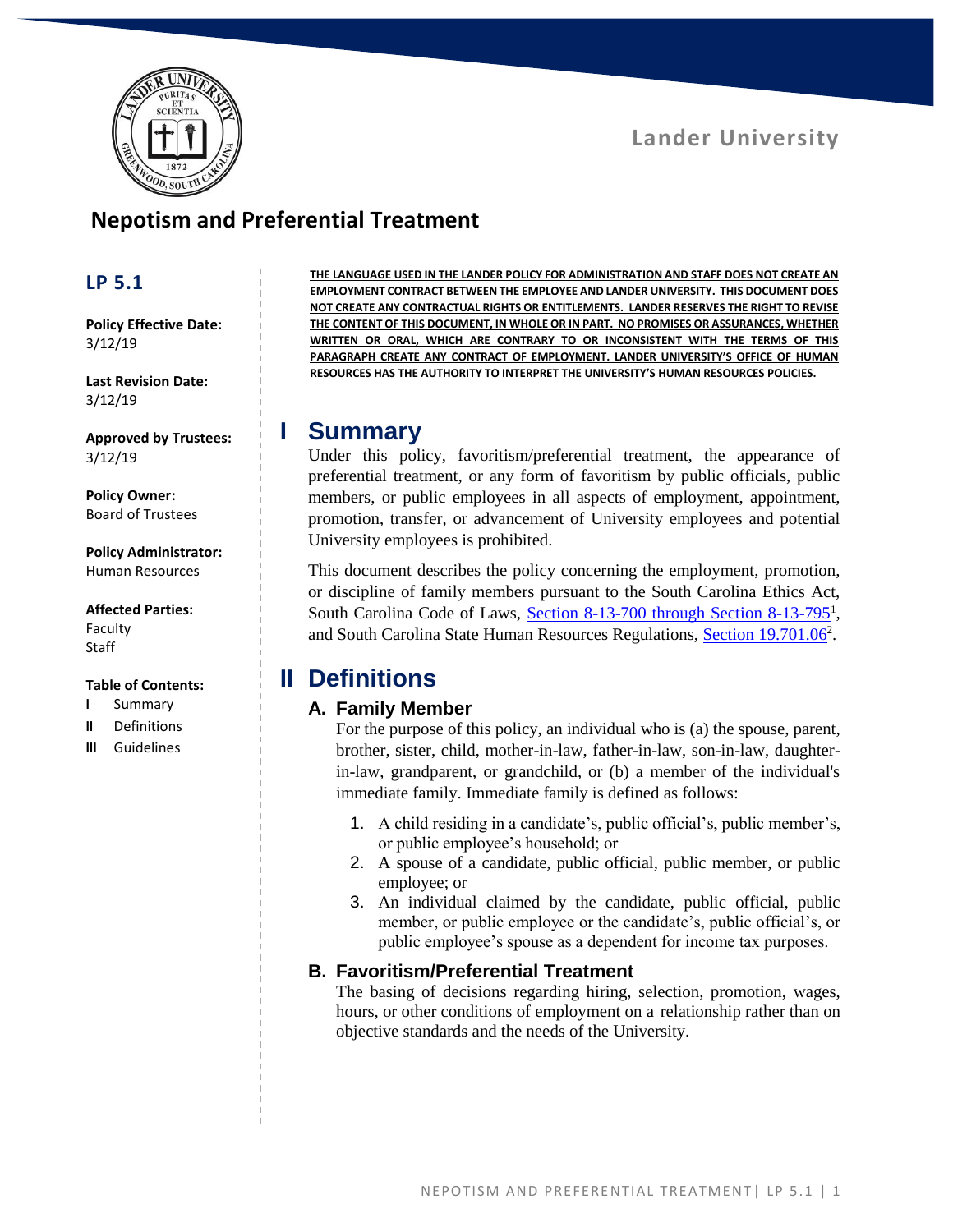**Lander University**



# **Nepotism and Preferential Treatment**

#### **C. Nepotism**

The act of a decision maker favoring or showing preferential treatment of relatives or those with whom one shares a relationship

# **III Guidelines**

### **A. Employment of Family Members**

- 1. No public official, public member, or public employee may cause the employment, appointment, promotion, transfer, or advancement of a family member, domestic partner, or significant other, or one whom the public official, public member, or public employee supervises or manages.
- 2. No public official, public member, or public employee may participate in an action relating to the discipline of the public official's, public member's, or public employee's family member, domestic partner or significant other, or one with whom the public official, public member, or public employee shares a relationship;
- 3. No public official, public member, or public employee may evaluate the performance, supervise, or terminate a family member, domestic partner or significant other, or one with whom the public official, public member, or public employee shares a relationship;
- 4. No public official, public member, or public employee may have budgetary authority over any funds used in employing or compensating an individual who is the public official's, public member's, or public employee's family member, domestic partner or significant other, or one with whom the public official, public member, or public employee shares a relationship;
- 5. No public official, public member, or public employee may influence the salary or classification, directly or indirectly, of a family member, domestic partner or significant other, or one with whom the public official, public member, or public employee shares a relationship;
- 6. No public official, public member, or public employee may supervise or be the supervisor of, directly or indirectly, a family member, domestic partner or significant other, or one with whom the public official, public member, or public employee shares a relationship; and
- 7. No public official, public member, or public employee may accept any work or compensation that could be reasonably construed as a conflict of interest.

### **B. Student Employment**

1. Children of employees who are students at Lander University are eligible to be hired as student employees but not in areas reporting directly or in the same area with their parents or family members as defined. The employee parent is prohibited from requesting or